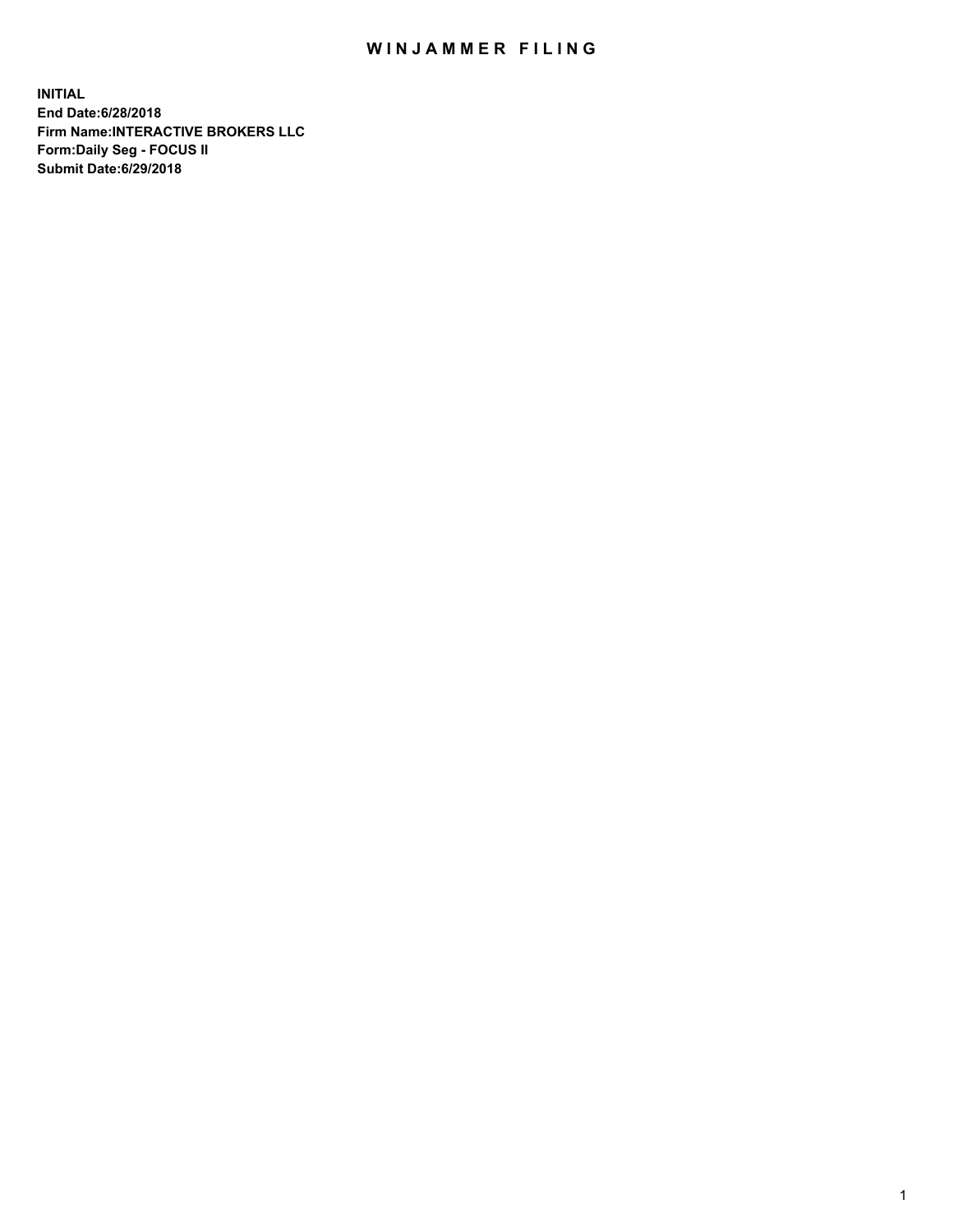**INITIAL End Date:6/28/2018 Firm Name:INTERACTIVE BROKERS LLC Form:Daily Seg - FOCUS II Submit Date:6/29/2018 Daily Segregation - Cover Page**

| Name of Company                                                                                                                                                                                                                                                                                                                | <b>INTERACTIVE BROKERS LLC</b>                                                   |
|--------------------------------------------------------------------------------------------------------------------------------------------------------------------------------------------------------------------------------------------------------------------------------------------------------------------------------|----------------------------------------------------------------------------------|
| <b>Contact Name</b>                                                                                                                                                                                                                                                                                                            | James Menicucci                                                                  |
| <b>Contact Phone Number</b>                                                                                                                                                                                                                                                                                                    | 203-618-8085                                                                     |
| <b>Contact Email Address</b>                                                                                                                                                                                                                                                                                                   | jmenicucci@interactivebrokers.c<br>om                                            |
| FCM's Customer Segregated Funds Residual Interest Target (choose one):<br>a. Minimum dollar amount: ; or<br>b. Minimum percentage of customer segregated funds required:% ; or<br>c. Dollar amount range between: and; or<br>d. Percentage range of customer segregated funds required between:% and%.                         | <u>0</u><br>$\overline{\mathbf{0}}$<br>155,000,000 245,000,000<br>0 <sub>0</sub> |
| FCM's Customer Secured Amount Funds Residual Interest Target (choose one):<br>a. Minimum dollar amount: ; or<br>b. Minimum percentage of customer secured funds required:% ; or<br>c. Dollar amount range between: and; or<br>d. Percentage range of customer secured funds required between:% and%.                           | <u>0</u><br>$\overline{\mathbf{0}}$<br>80,000,000 120,000,000<br>0 <sub>0</sub>  |
| FCM's Cleared Swaps Customer Collateral Residual Interest Target (choose one):<br>a. Minimum dollar amount: ; or<br>b. Minimum percentage of cleared swaps customer collateral required:% ; or<br>c. Dollar amount range between: and; or<br>d. Percentage range of cleared swaps customer collateral required between:% and%. | <u>0</u><br>$\underline{\mathbf{0}}$<br>0 <sub>0</sub><br>0 <sub>0</sub>         |

Attach supporting documents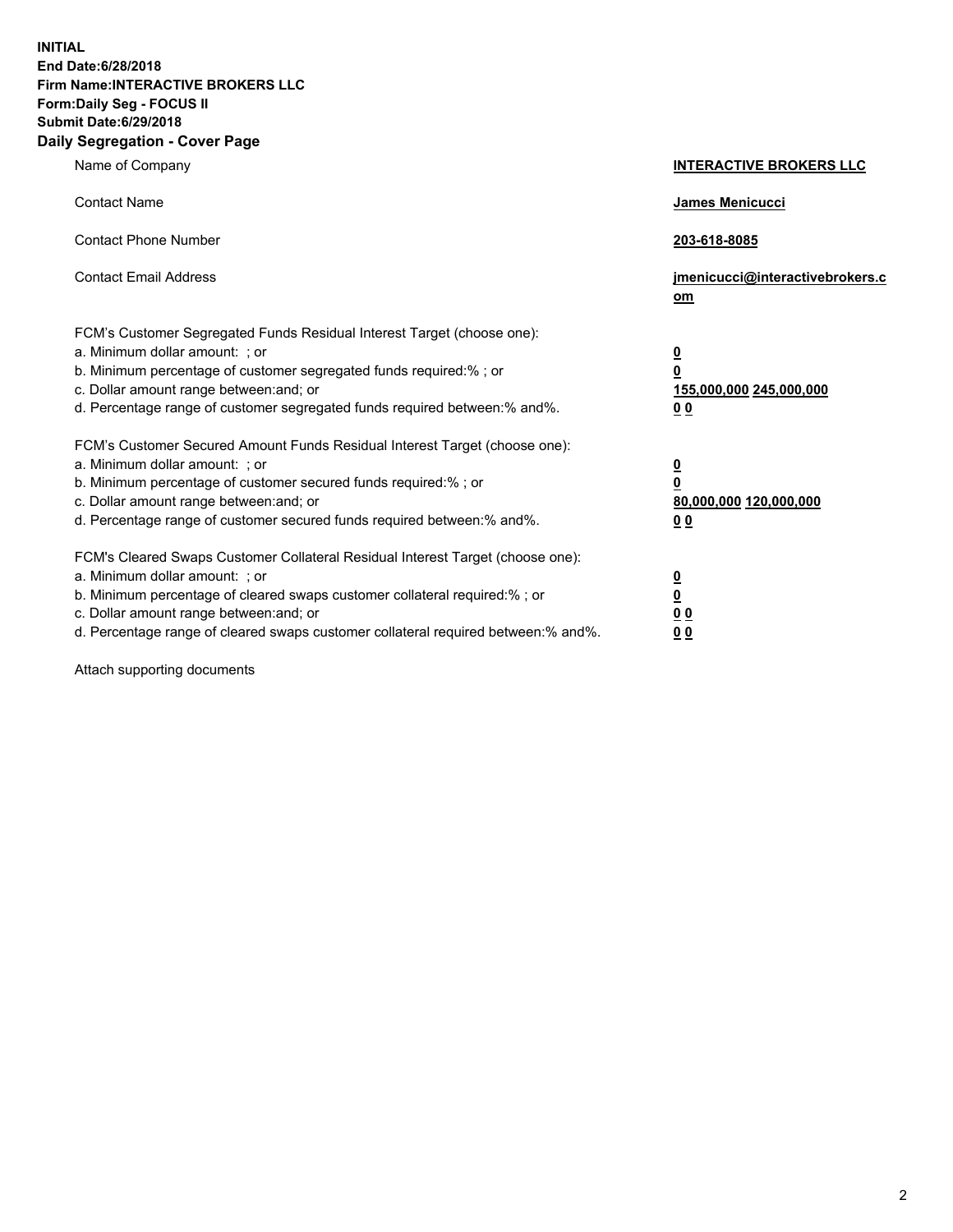## **INITIAL End Date:6/28/2018 Firm Name:INTERACTIVE BROKERS LLC Form:Daily Seg - FOCUS II Submit Date:6/29/2018 Daily Segregation - Secured Amounts**

|     | Daily Jegiegation - Jeculeu Aniounts                                                                       |                                                |
|-----|------------------------------------------------------------------------------------------------------------|------------------------------------------------|
|     | Foreign Futures and Foreign Options Secured Amounts                                                        |                                                |
|     | Amount required to be set aside pursuant to law, rule or regulation of a foreign                           | $0$ [7305]                                     |
|     | government or a rule of a self-regulatory organization authorized thereunder                               |                                                |
| 1.  | Net ledger balance - Foreign Futures and Foreign Option Trading - All Customers                            |                                                |
|     | A. Cash                                                                                                    | 439,390,783 [7315]                             |
|     | B. Securities (at market)                                                                                  | $0$ [7317]                                     |
| 2.  | Net unrealized profit (loss) in open futures contracts traded on a foreign board of trade                  | -10,743,464 [7325]                             |
| 3.  | Exchange traded options                                                                                    |                                                |
|     | a. Market value of open option contracts purchased on a foreign board of trade                             | 353,995 [7335]                                 |
|     | b. Market value of open contracts granted (sold) on a foreign board of trade                               | 49,855 [7337]                                  |
| 4.  | Net equity (deficit) (add lines 1. 2. and 3.)                                                              | 428,951,459 [7345]                             |
| 5.  | Account liquidating to a deficit and account with a debit balances - gross amount                          | 8,522 [7351]                                   |
|     | Less: amount offset by customer owned securities                                                           | 0 [7352] 8,522 [7354]                          |
| 6.  | Amount required to be set aside as the secured amount - Net Liquidating Equity                             | 428,959,981 [7355]                             |
|     | Method (add lines 4 and 5)                                                                                 |                                                |
| 7.  | Greater of amount required to be set aside pursuant to foreign jurisdiction (above) or line                | 428,959,981 [7360]                             |
|     | 6.                                                                                                         |                                                |
|     | FUNDS DEPOSITED IN SEPARATE REGULATION 30.7 ACCOUNTS                                                       |                                                |
| 1.  | Cash in banks                                                                                              |                                                |
|     | A. Banks located in the United States                                                                      | 63,954,337 [7500]                              |
|     | B. Other banks qualified under Regulation 30.7                                                             | 0 [7520] 63,954,337 [7530]                     |
| 2.  | Securities                                                                                                 |                                                |
|     | A. In safekeeping with banks located in the United States                                                  | 371,755,455 [7540]                             |
|     | B. In safekeeping with other banks qualified under Regulation 30.7                                         | 0 [7560] 371,755,455 [7570]                    |
| 3.  | Equities with registered futures commission merchants                                                      |                                                |
|     | A. Cash                                                                                                    | $0$ [7580]                                     |
|     | <b>B.</b> Securities                                                                                       | $0$ [7590]                                     |
|     | C. Unrealized gain (loss) on open futures contracts                                                        | $0$ [7600]                                     |
|     | D. Value of long option contracts                                                                          | $0$ [7610]                                     |
|     | E. Value of short option contracts                                                                         | 0 [7615] 0 [7620]                              |
| 4.  | Amounts held by clearing organizations of foreign boards of trade                                          |                                                |
|     | A. Cash                                                                                                    | $0$ [7640]                                     |
|     | <b>B.</b> Securities                                                                                       | $0$ [7650]                                     |
|     | C. Amount due to (from) clearing organization - daily variation                                            | $0$ [7660]                                     |
|     | D. Value of long option contracts                                                                          | $0$ [7670]                                     |
|     | E. Value of short option contracts                                                                         | 0 [7675] 0 [7680]                              |
| 5.  | Amounts held by members of foreign boards of trade                                                         |                                                |
|     | A. Cash                                                                                                    | 120,942,591 [7700]                             |
|     | <b>B.</b> Securities                                                                                       | $0$ [7710]                                     |
|     | C. Unrealized gain (loss) on open futures contracts                                                        | -1,774,810 [7720]                              |
|     | D. Value of long option contracts                                                                          | 353,995 [7730]                                 |
|     | E. Value of short option contracts                                                                         | <mark>-49,855</mark> [7735] 119,471,921 [7740] |
| 6.  | Amounts with other depositories designated by a foreign board of trade                                     | 0 [7760]                                       |
| 7.  | Segregated funds on hand                                                                                   | $0$ [7765]                                     |
| 8.  | Total funds in separate section 30.7 accounts                                                              | 555, 181, 713 [7770]                           |
| 9.  | Excess (deficiency) Set Aside for Secured Amount (subtract line 7 Secured Statement<br>Page 1 from Line 8) | 126,221,732 [7380]                             |
| 10. | Management Target Amount for Excess funds in separate section 30.7 accounts                                | 80,000,000 [7780]                              |
| 11. | Excess (deficiency) funds in separate 30.7 accounts over (under) Management Target                         | 46,221,732 [7785]                              |
|     |                                                                                                            |                                                |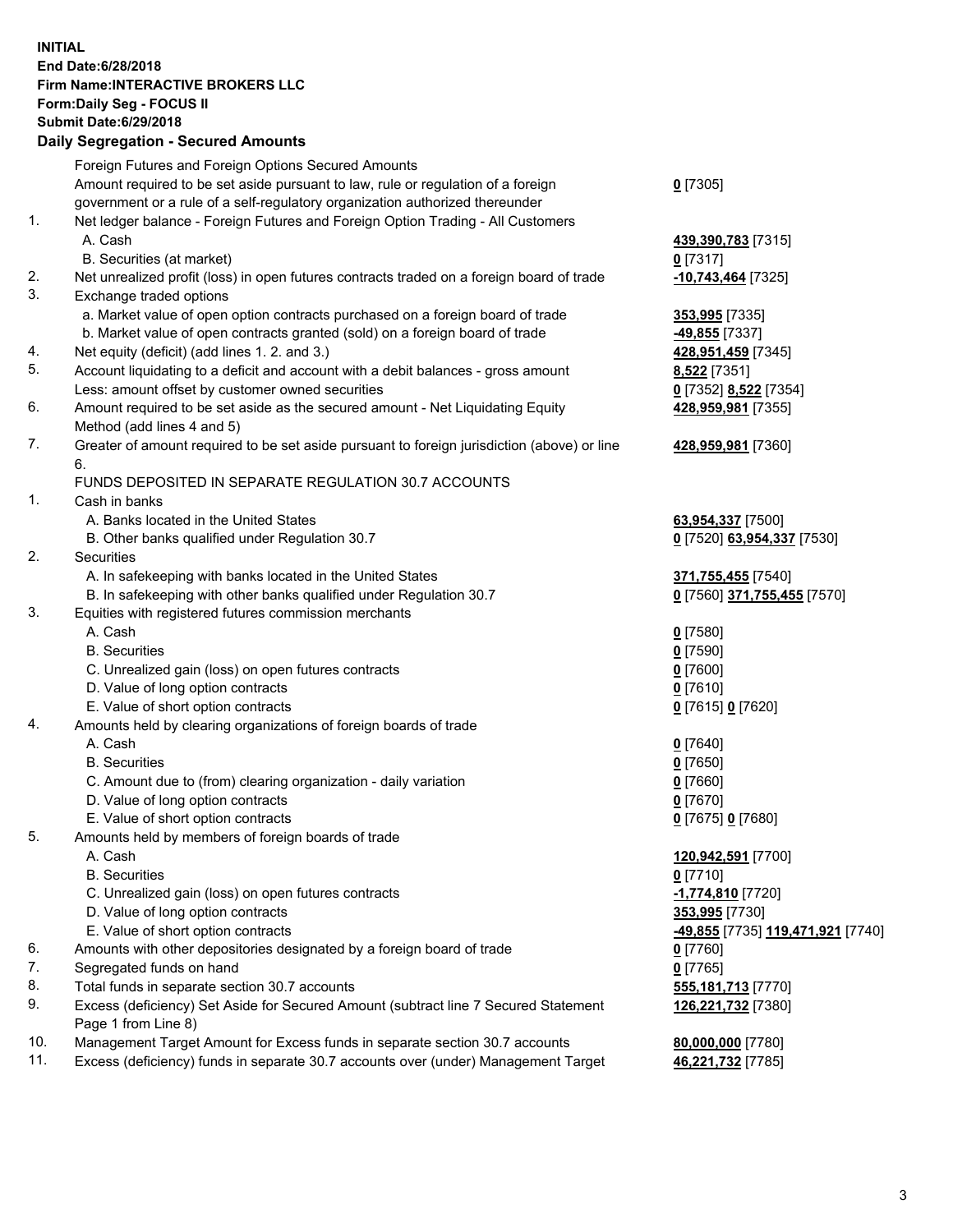**INITIAL End Date:6/28/2018 Firm Name:INTERACTIVE BROKERS LLC Form:Daily Seg - FOCUS II Submit Date:6/29/2018 Daily Segregation - Segregation Statement** SEGREGATION REQUIREMENTS(Section 4d(2) of the CEAct) 1. Net ledger balance A. Cash **4,041,322,265** [7010] B. Securities (at market) **0** [7020] 2. Net unrealized profit (loss) in open futures contracts traded on a contract market **8,850,302** [7030] 3. Exchange traded options A. Add market value of open option contracts purchased on a contract market **251,539,592** [7032] B. Deduct market value of open option contracts granted (sold) on a contract market **-243,661,060** [7033] 4. Net equity (deficit) (add lines 1, 2 and 3) **4,058,051,099** [7040] 5. Accounts liquidating to a deficit and accounts with debit balances - gross amount **165,513** [7045] Less: amount offset by customer securities **0** [7047] **165,513** [7050] 6. Amount required to be segregated (add lines 4 and 5) **4,058,216,612** [7060] FUNDS IN SEGREGATED ACCOUNTS 7. Deposited in segregated funds bank accounts A. Cash **522,662,114** [7070] B. Securities representing investments of customers' funds (at market) **2,538,151,875** [7080] C. Securities held for particular customers or option customers in lieu of cash (at market) **0** [7090] 8. Margins on deposit with derivatives clearing organizations of contract markets A. Cash **20,422,630** [7100] B. Securities representing investments of customers' funds (at market) **1,167,248,649** [7110] C. Securities held for particular customers or option customers in lieu of cash (at market) **0** [7120] 9. Net settlement from (to) derivatives clearing organizations of contract markets **-2,720,722** [7130] 10. Exchange traded options A. Value of open long option contracts **251,781,009** [7132] B. Value of open short option contracts **-243,941,959** [7133] 11. Net equities with other FCMs A. Net liquidating equity **0** [7140] B. Securities representing investments of customers' funds (at market) **0** [7160] C. Securities held for particular customers or option customers in lieu of cash (at market) **0** [7170] 12. Segregated funds on hand **0** [7150] 13. Total amount in segregation (add lines 7 through 12) **4,253,603,596** [7180] 14. Excess (deficiency) funds in segregation (subtract line 6 from line 13) **195,386,984** [7190] 15. Management Target Amount for Excess funds in segregation **155,000,000** [7194] 16. Excess (deficiency) funds in segregation over (under) Management Target Amount **40,386,984** [7198]

Excess